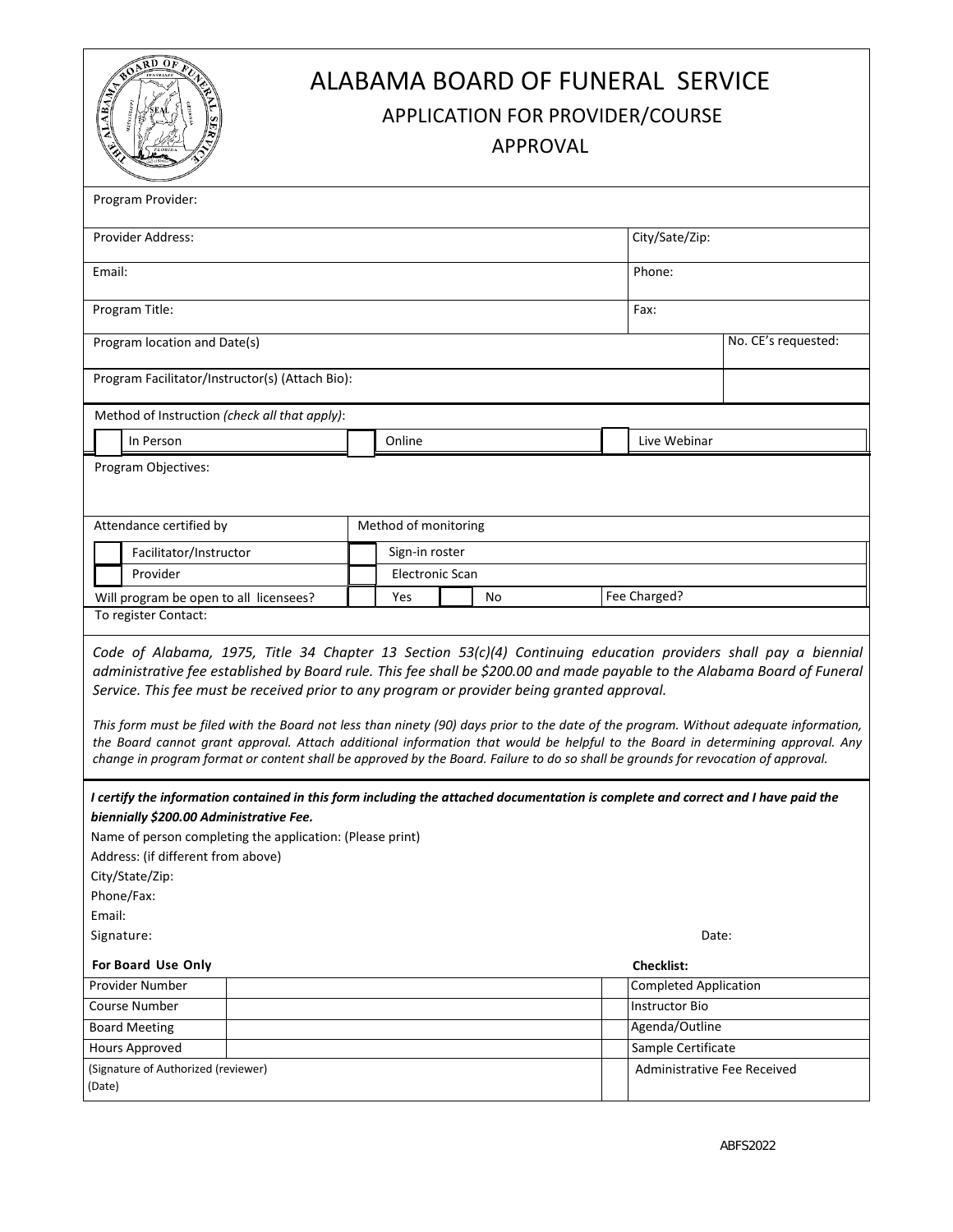

# **ALABAMA BOARD OF FUNERAL SERVICE**

[www.fsb.alabama.gov](http://www.fsb.alabama.gov/)

 4276 Lomac Street (334)242-4049 PHONE Montgomery, Alabama 36106 (334) 353-7988 FAX

Email: [info@fsb.alabama.gov](mailto:info@fsb.alabama.gov)

### **INSTRUCTIONS: CONTINUING EDUCATION**

## A. **Separate applications are required for providers and courses**.

B. All forms must be typed or printed legibly.

C. Read all instructions on the individual CE forms.

D. Original applications and supporting documents must be mailed or emailed to the Board's office.

E. Board meetings for course approval are scheduled in January, April, July and October. All correct and properly completed course forms are due at least ninety (90) days prior to the intended date of presentation. Please submit your applications to coincide with a board meeting to ensure timely approval.

F. All programs are subject to being audited and **must be accessible to alllicensees**.

# **G. All licensees must receive verification of completion.**

H. Course completions shall be uploaded to the online portal on the board's website **by the provider** within ten (10) days from the conclusion of the offereddate.

I. Pursuant to Alabama Code 34-13-53(c)(4) provider shall pay a biennial administrative fee of \$200.00. This fee shall be paid prior to any provider or program approval is given.

### **APPLICATION FOR PROVIDER APPROVAL**:

Anyone or group desiring to offer Continuing Education must complete the application for provider approval. This form shall be submitted ninety **(90)** days prior to course offerings. This form must be re-submitted by the provider prior to the beginning of each audit period.

# **APPLICATION FOR COURSE APPROVAL:**

Approved providers desiring to offer courses and seek credit from the Alabama Board of Funeral Service must make application for course approval **Complete all sections of this form**. In addition to the application, an outline of the course content, instructor's bio, and copies of course materials must be submitted prior to approval by the Alabama Board of Funeral Service for consideration for review.

# **APPLICATION FOR INDEPENDENT INSTRUCTOR APPROVAL**:

Persons desiring to facilitate continuing education programs outside of an approved provider may submit application for instructor approval. Approved providers need only submit the names of facilitators when requesting course approval.